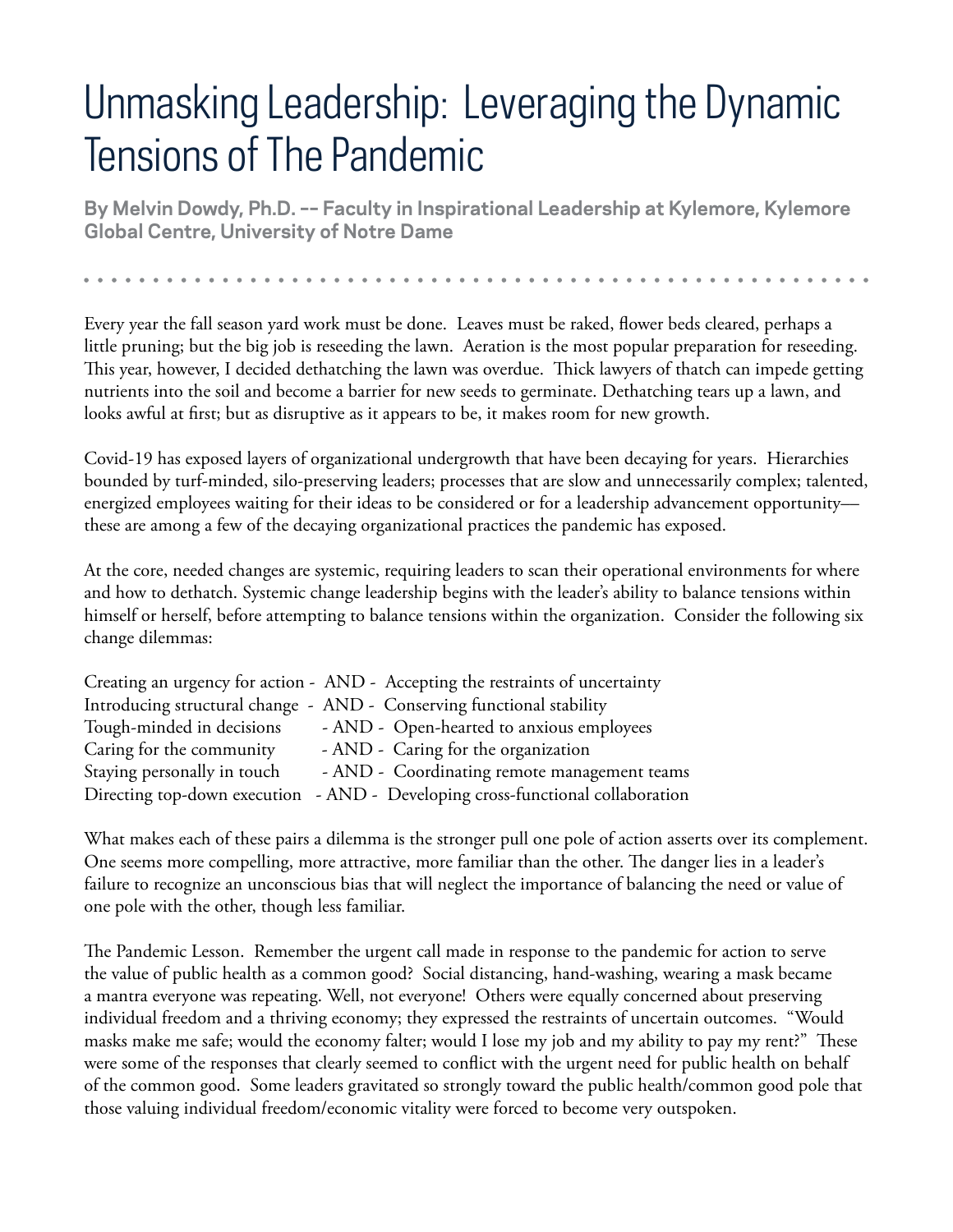## **With very few exceptions, no leader was able to balance this polarity to leverage messaging and create policy aimed at a dual strategy, fostering public health AND preserving economic vitality.**

The unconscious bias to favor one element of a polarity over the other is rooted in an emotional attachment to that pole to such a degree it becomes ideology. One sees all the value of the preferred pole, and less value in the other; thus, one optimizes the value of one pole at the other's expense.

## **The big picture is lost; namely, the larger systemic purpose of achieving a flourishing community. AND thinking would hold both of these values in creative tension, leveraging the energy of both sides to make necessary adaptations.**

We can see from the pandemic how *Either/Or* thinking, under disruptive conditions, quickly degenerates into inflexibility, less adaptive strategies, and weak commitments to long-term outcomes. The *And* approach to leading change will push leaders well into their discomfort zones; but the results are clearer, sustainable, and congruent with a greater purpose.

**Applying the Lesson.** Developing a leader's ability for *And* change begins with seeing the dilemma for change as a polarity––a dynamic, complementary tension between two different elements of organizational flexibility. Many leaders shrink from organizational tension and competing internal demands. They avoid conflict; some by trying too hard to please, some by demanding compliance, and others by staying aloof. None of these work; none are adaptive; all of them reward inflexibility, not change. The first step in the lesson is to discover the unconscious bias limiting a leader's vision of the challenge to achieve a balanced strategy.

The second step is the leader's willingness to accept his/her discomfort, the great worry or anxiety that becomes more present when the task is to embrace both sides of a dilemma. Leaders gradually realize how their anxieties produce ways of thinking that are not sufficiently robust, are too narrow, too rigid; a shift occurs in their interest; they want to see the big picture; they begin asking the big picture questions.

The third step can be the most exciting. Leaders pivot toward an expanding group of legitimate stakeholders. Leaders begin to inquire actively about differences, forming new relationships with employees, other leaders, and those outside their organization. They become more approachable, understanding, and supportive of outcomes different stakeholder groups represent. The dynamic polarities emerge into clear view, and with this pivot, leaders also see the opportunities to leverage complementary pathways for meeting what may have seemed incompatible, conflicting interests.